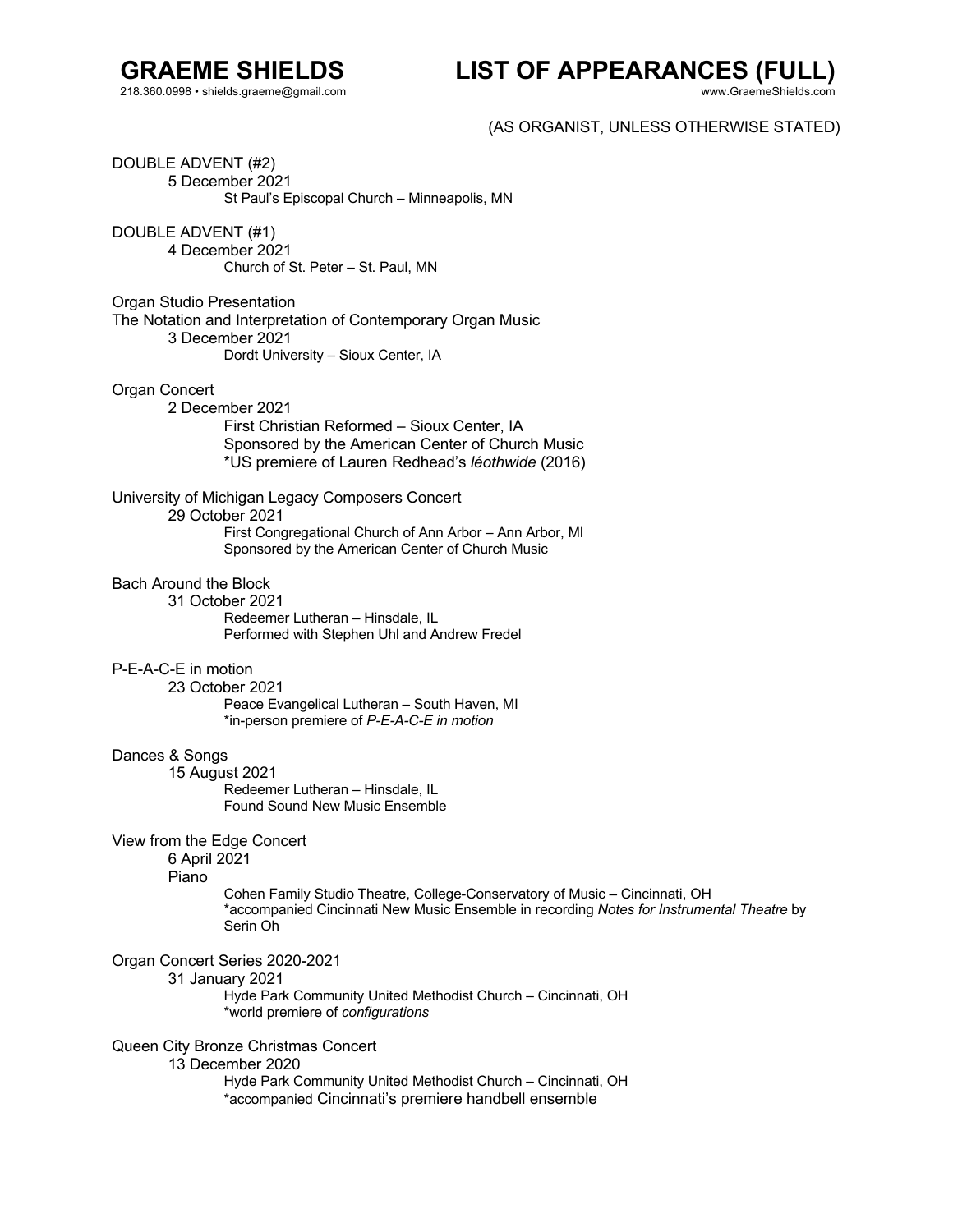| P-E-A-C-E in motion<br>25 October 2020<br>(online) viewed at Peace Lutheran - South Haven, MI<br>*world premiere of P-E-A-C-E in motion                                                                                                                                                                                                                                   |
|---------------------------------------------------------------------------------------------------------------------------------------------------------------------------------------------------------------------------------------------------------------------------------------------------------------------------------------------------------------------------|
| Staying (a)Wake<br>14 August 2020<br>Zion Lutheran Church - Middletown, OH<br>*a fundraising concert for repairs to Zion's organ. Limited in-person attendance, online concert                                                                                                                                                                                            |
| Queen City Chamber Orchestra's March 13th Concert<br>13 March 2020<br>Piano<br>St Philippus UCC - Cincinnati, OH<br>*performed Quatuor pour la fin du temps by Olivier Messiaen                                                                                                                                                                                           |
| Organ + Electronics<br>2 August 2019<br>Second Reformed - Kalamzoo, MI<br>*gave world premiere of Kris David Bendrick's Smoke Stacks<br>*gave world premiere of Jack Langdon's Orgelbüchlein                                                                                                                                                                              |
| Organ <sup>2</sup> /ASLSP<br>27 July 2019<br>First Congregational - Kalamazoo, MI<br>*8-hour non-stop performance                                                                                                                                                                                                                                                         |
| "Non Archetypes for Large Organ Pipes"<br>21 July 2019<br>First Baptist - Kalamazoo, MI<br>*performed with Brendan W. Carter                                                                                                                                                                                                                                              |
| "Russel Brown Brass Quintet"<br>6 April 2019<br>Second Reformed Church - Kalamazoo, MI<br>*performed with Western Michigan University's Russel Brown Brass Quintet                                                                                                                                                                                                        |
| "Trumpet & Organ"<br>9 June 2019<br>Peace Lutheran - South Haven, MI<br>*performed with Sam Gustavson, trumpet<br>2 April 2019<br>First Baptist - Kalamazoo, MI<br>*performed with Sam Gustavson, trumpet<br>*gave world premiere of Brobdingnagian mouth organ                                                                                                           |
| "Lenten Organ Concert"<br>17 March 2019<br>Peace Lutheran - South Haven, MI<br>16 March 2019<br>Bethel Lutheran - Madison, WI<br>*performed with Tyler Pimm<br>15 March 2019<br>Cambridge Lutheran - Cambridge, MN<br>13 March 2019<br>First Presbyterian - Rochester, MN<br>*part of the "Lenten Noon Hour Recital Series"<br>*performed with Tyler Pimm<br>3 March 2019 |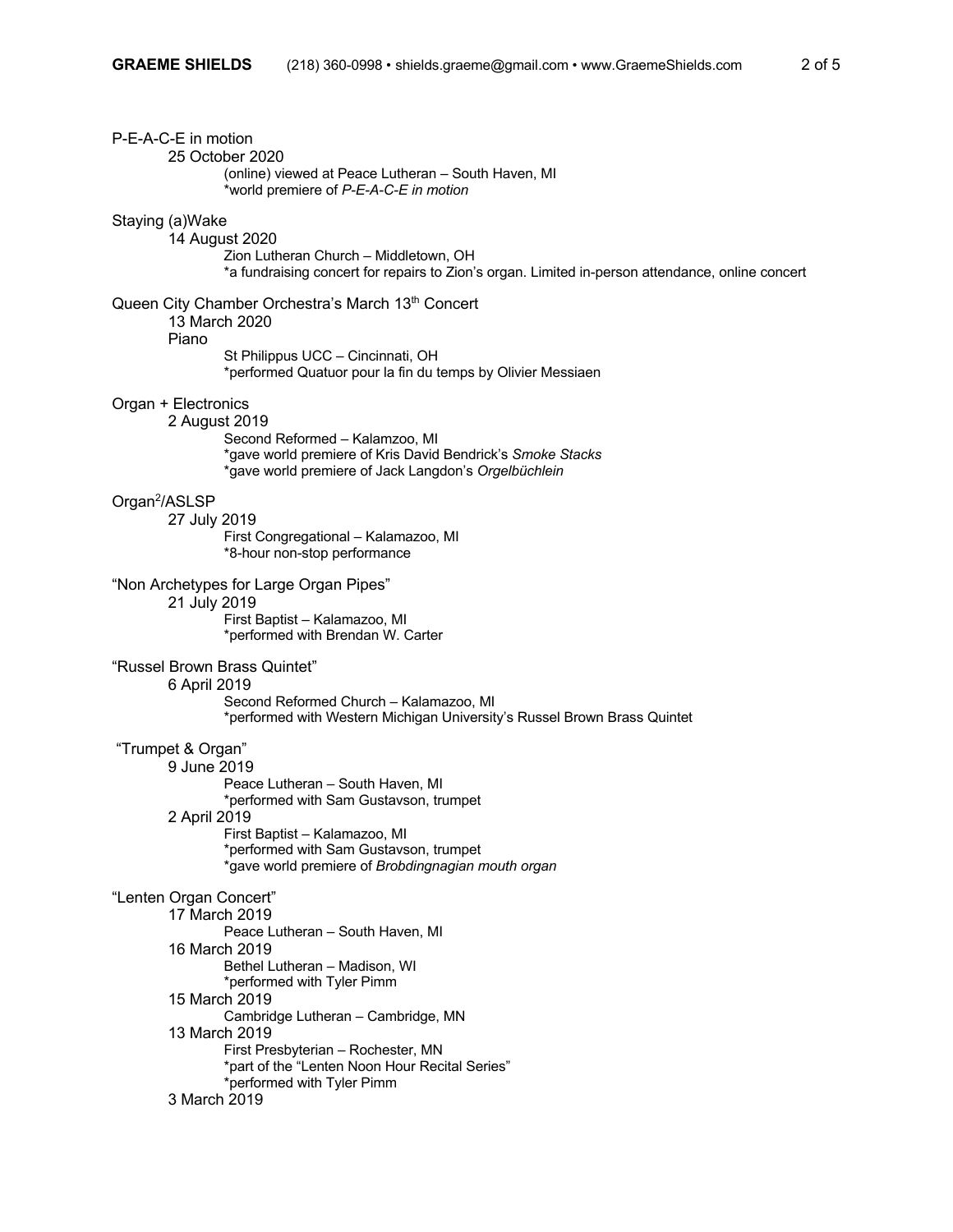St. Thomas Episcopal – Battle Creek, MI \*part of the pre-Evensong Recital Series: Music for the Soul

#### "Organ Recital"

10 March 2019

First Baptist – Kalamazoo, MI \*part of the 20<sup>th</sup> Anniversary Celebration of the church's refurbished Letourneau \*performed with Brendan Carter and Steven Flick

#### "Christmas Organ Recital"

10 December 2018

First Congregational – Kalamazoo, MI \*part of the Southwest Michigan Chapter of the American Guild of Organists program year \*performed with Brooks Grantier, Dr. Thomas Fielding, Brendan Carter, and Michensey Hamlin

#### "Harpsichord Recital"

16 November 2018

#### **Harpsichord**

Dalton Recital Hall at Western Michigan University – Kalamazoo, MI \*performed with Emily Solomon, Dr. Karl Schrock, Brendan Carter, and Haden Plouffe

#### "Vital Organ Project"

21 October 2018

First-St. Andrew's – London, ON, Canada \*part of the church's 50<sup>th</sup> Anniversary Series celebrating the installation of their Casavant organ. \*gave world premiere of Tate Pumfrey's *Postlude*

### "Greenlight New Music Festival"

16 October 2018

First Lutheran – Duluth, MN \*performed with Jack Langdon and Adam Lee Sanders \*gave world premiere of Jack Langdon's *here(3): sound images of the worker*

#### "Milwood Series: Graeme Shields, Composer and Organist"

30 September 2018

Milwood United Methodist – Kalamazoo, MI \*part of the Southwest Michigan Chapter of the American Guild of Organists program year

#### "Balancing Act"

20 July 2018

Dalton Center at Western Michigan University – Kalamazoo, MI \*gave US premiere of Alexandra Fol's *Mila-Rôdé* \*performed with Allen Young and Steven Flick

#### "The Living Organ"

9 July 2018

First Congregational – Boulder, CO \*performed with David Acton

# 8 July 2018

First Congregational – Colorado Springs, CO \*performed with David Acton

## "Bach Around the Block"

#### 24 June 2018

First Baptist – Kalamazoo, MI \*part of the Southwest Michigan Chapter of the American Guild of Organists program year \*performed with Dr. Eric Strand, Alexis Young, Dr. Janet Hill, and Dr. Carrie Groenewold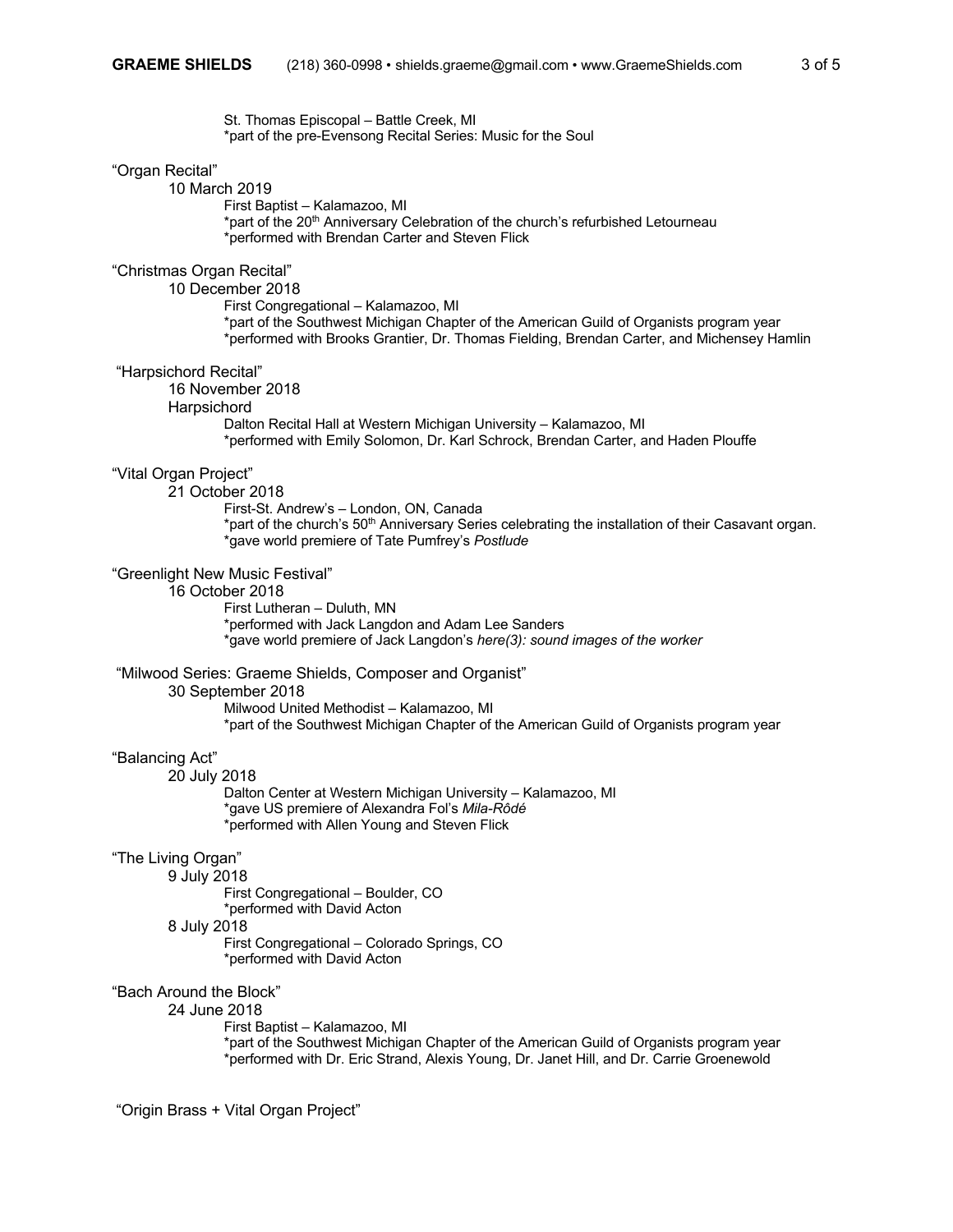| 25 March 2018<br>First Congregational - Kalamazoo, MI<br>*performed with DePaul's Origin Brass Quintet                                                                                                                                                            |
|-------------------------------------------------------------------------------------------------------------------------------------------------------------------------------------------------------------------------------------------------------------------|
| "Pedals, Pipes, and Pizza!"<br>17 February 2018<br>Prince of Peace - Portage, MI<br>*part of the Southwest Michigan Chapter of the American Guild of Organists program year<br>*performed Daniel Burton's Rex: The King of Instruments with Dr. Carrie Groenewold |
| "Non SequiTOUR"                                                                                                                                                                                                                                                   |
| 2 February 2018<br>First Congregational - Beloit, WI<br>*part of the MUSICA MAXIMA Concert Series<br>*performed with Tyler Pimm                                                                                                                                   |
| 1 February 2018<br>St. Vincent De Paul - Chicago, IL<br>*performed with Tyler Pimm                                                                                                                                                                                |
| 30 January 2018<br>Nativity of Our Lord - St. Paul, MN<br>*performed with Tyler Pimm                                                                                                                                                                              |
| 29 January 2018<br>First United Methodist - Duluth, MN<br>*performed with Tyler Pimm                                                                                                                                                                              |
| "Circle Dances"                                                                                                                                                                                                                                                   |
| 17 December 2017<br>Peace Lutheran - South Haven, MI                                                                                                                                                                                                              |
| 13 December 2017<br>First Congregational Church - Kalamazoo, MI                                                                                                                                                                                                   |
| "Organ Recital"<br>15 December 2017                                                                                                                                                                                                                               |
| Trinity Lutheran Church - Benton Harbor, MI<br>*performed with Alexis Young                                                                                                                                                                                       |
| "Form Reform"                                                                                                                                                                                                                                                     |
| 20 October 2017                                                                                                                                                                                                                                                   |
| Peace Lutheran - South Haven, MI<br>*gave world premiere of Justin Rubin's Psalm 39                                                                                                                                                                               |
| "Origin Brass and Organ"<br>20 April 2017                                                                                                                                                                                                                         |
| St. Vincent De Paul - Chicago, IL<br>*performed with DePaul's Origin Brass Quintet                                                                                                                                                                                |
| "Christmas Organ Recital"<br>6 December 2016                                                                                                                                                                                                                      |
| First Congregational - Kalamazoo, MI<br>*part of the Southwest Michigan Chapter of the American Guild of Organists program year<br>*performed with Dr. Janet Hill, Alexis Young, Dr. Eric Strand, Kory Heitzig, and Heidi Ordaz                                   |
| "Composers Concert IV"<br>15 April 2017<br>Dalton Recital Hall at Western Michigan University - Kalamazoo, MI                                                                                                                                                     |
| "Collegium Musicum: 50 <sup>th</sup> Anniversary Concert"<br>30 March 2017                                                                                                                                                                                        |
| Harpsichord<br>Dalton Recital Hall at Western Michigan University - Kalamazoo, MI                                                                                                                                                                                 |
|                                                                                                                                                                                                                                                                   |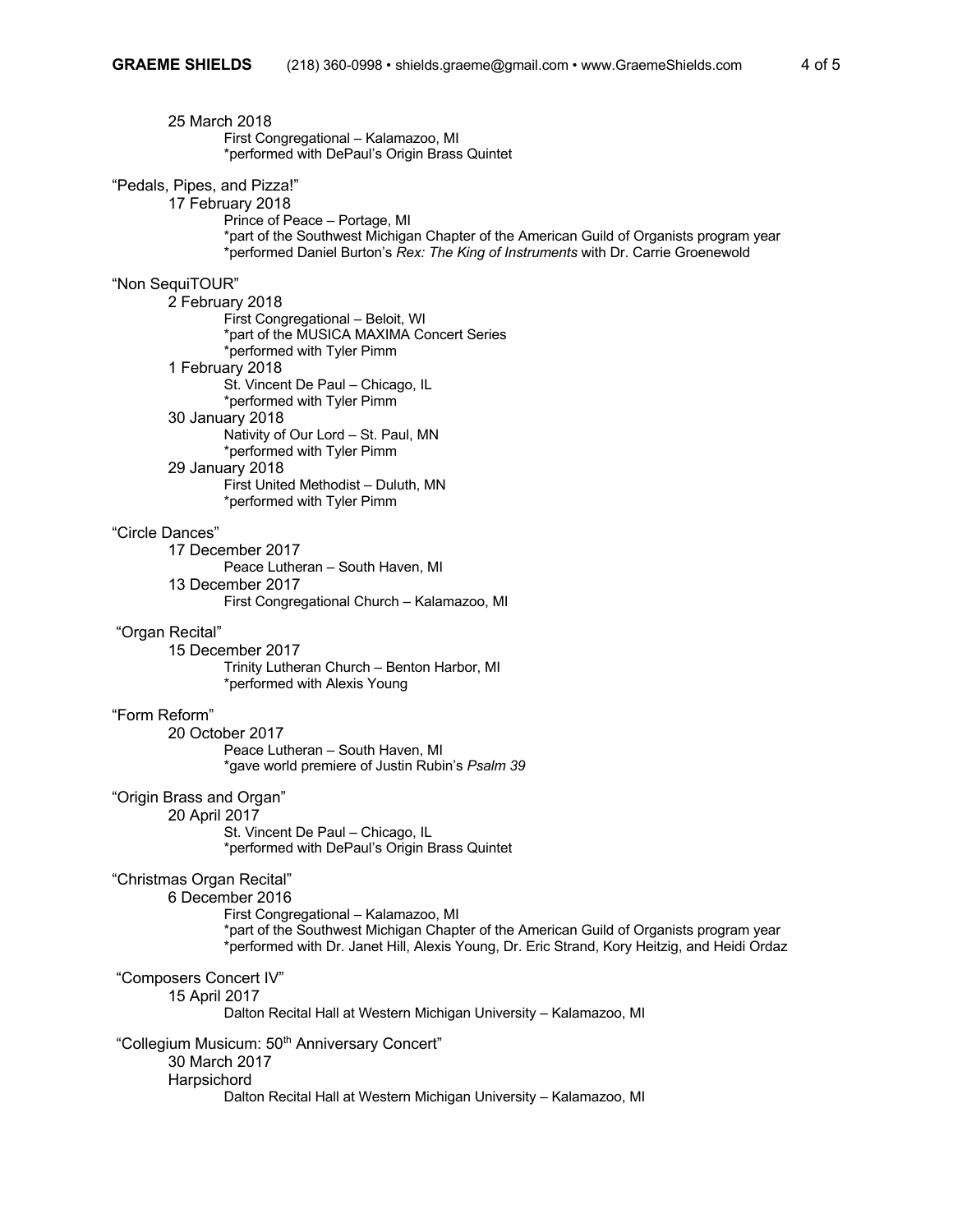| "2 <sup>nd</sup> composers concert"<br>1 December 2016<br>Pianist                                                                                                                                                                                                                                                  |
|--------------------------------------------------------------------------------------------------------------------------------------------------------------------------------------------------------------------------------------------------------------------------------------------------------------------|
| Dalton Recital Hall at Western Michigan University - Kalamazoo, MI                                                                                                                                                                                                                                                 |
| "1st Composers Concert"<br>31 October 2016<br>Pianist                                                                                                                                                                                                                                                              |
| Dalton Recital Hall at Western Michigan University - Kalamazoo, MI                                                                                                                                                                                                                                                 |
| "Fourteen Souvenirs of a Young Traveler"<br>26 July 2016<br>Pianist / Organist<br>United Methodist Church - Grand Rapids, MN<br><b>Graeme Shields</b>                                                                                                                                                              |
| "4 <sup>th</sup> Student Composers Concert"<br>15 April 2016<br>Pianist                                                                                                                                                                                                                                            |
| Dalton Recital Hall at Western Michigan University - Kalamazoo, MI                                                                                                                                                                                                                                                 |
| "miniatures concert"<br>10 December 2015<br>Pianist / Organist<br>First Presbyterian - Kalamazoo, MI<br>*performed with Sean Hammontree                                                                                                                                                                            |
| "Fourteen Souvenirs of a Young Traveler"<br>18 July 2015<br>Pianist<br>Cambridge Lutheran - Cambridge, MN<br><b>Graeme Shields</b>                                                                                                                                                                                 |
| "Hymn Sing Festival"<br>5 October 2014<br>Cambridge Lutheran - Cambridge, MN<br>*performed with Mary Kay O'Neill and Elaine Johnson                                                                                                                                                                                |
| "Graeme Shields: Senior Recital"<br>4 May 2014<br>Pianist<br>Weber Music Hall at University of Minnesota Duluth - Duluth, MN<br>*performed with Dr. Ted Schoen, Bradley Bombardier, Dr. Adam Booker, Dr. Elias Mokole, Ander<br>Peterson, Kirk Johnson, Dylan Fuglestad, Joe Wilson, Luke Renter, and Nicaela Cote |
| "Kirk Johnson: Junior Recital"<br>22 April 2013<br>Pianist                                                                                                                                                                                                                                                         |
| Weber Music Hall at University of Minnesota Duluth - Duluth, MN<br>*performed with Kirk Johnson                                                                                                                                                                                                                    |
| "Evelyn Jones: Junior Recital"<br>26 March 2013<br>Pianist                                                                                                                                                                                                                                                         |
| Weber Music Hall at University of Minnesota Duluth - Duluth, MN<br>*performed with Evelyn Jones                                                                                                                                                                                                                    |